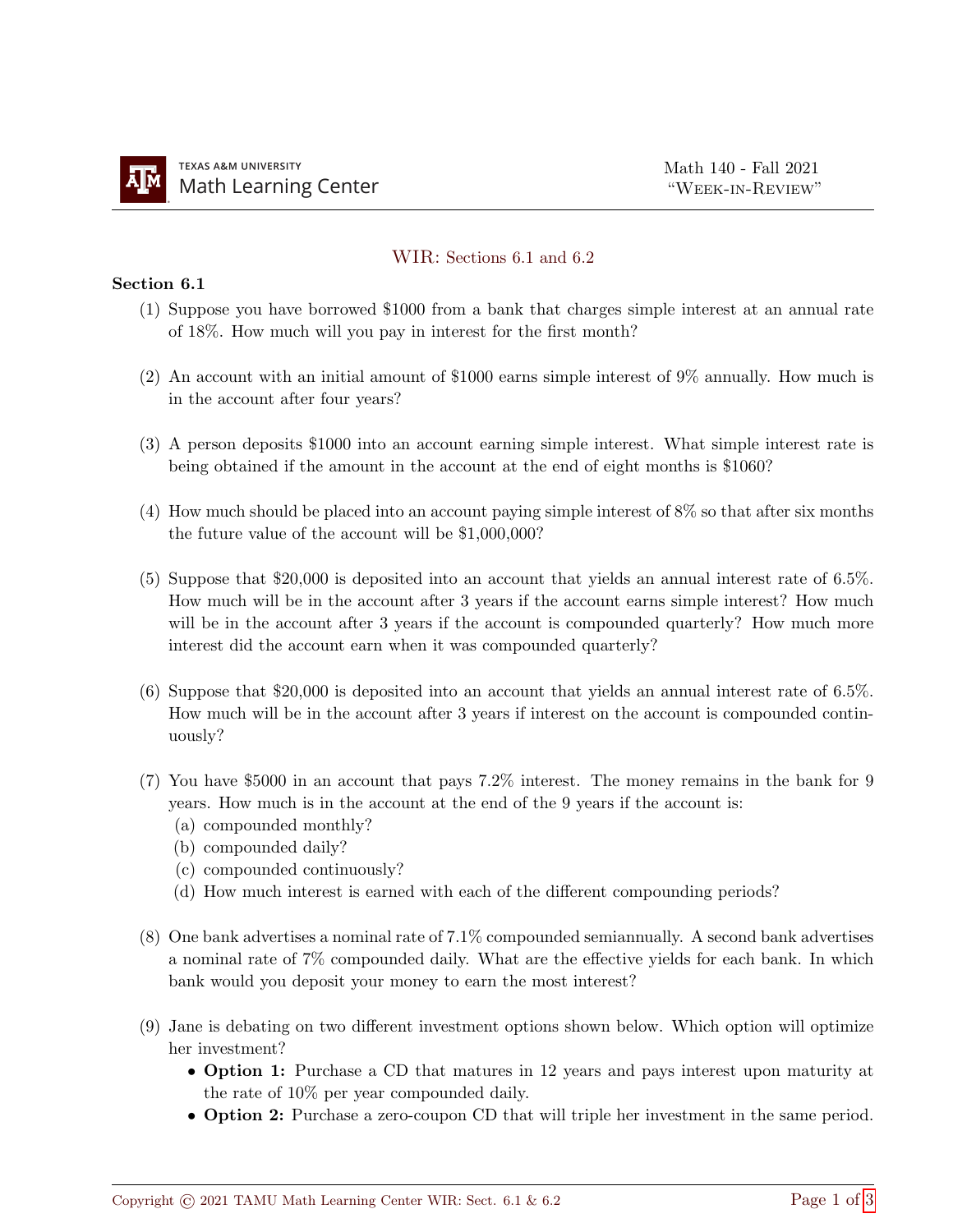## Section 6.2

- (10) Francisco deposits \$100 every month into an annuity at 5% annual interest compounded monthly, for 9 years. Find the future value and the amount of interest earned during this period. Round to the nearest penny.
- (11) Daisey wants to save \$20,000 for a down payment on a car after she graduates from college. She opens an annuity at 2.25% annual interest compounded quarterly for 5 years. What is her quarterly payment?
- (12) Molly's parents want to put money into a college fund, so she can better afford the cost of college. Her family figures they can afford to save \$300 per month. They find a bank that offers a 4.05% annual interest, compounded monthly. How many years do they need to plan to invest the money to have \$40,000 in the account when Molly goes to college.
- (13) You owe \$6000 on a credit card that charges 21% annual interest compounded monthly on the unpaid balance. If you make monthly payments of \$120, how long will it take to pay it off? How much interest is paid in all? How much do you owe after 5 years of making payments?
- (14) You have announced to your company that you will retire in one year. Your pension plan requires the company to pay you \$40,000 in a lump sum at the end of one year and every year thereafter until your demise. The company makes the assumption that you will live to receive 25 payments. Interest rates are 5% per year compounded annually. What amount of money should the company set aside now to ensure that they can meet their pension obligations to you?
- (15) You wish to purchase a house that costs \$130,000. You make a down payment of \$20,000 and finance the remainder for 30 years at 5.1% annual interest compounded monthly on the unpaid balance.
	- (a) What are your monthly payments?
	- (b) How much interest is paid in all?
	- (c) How much of the first payment is paid toward interest and how much is paid toward the current principal of the account?
	- (d) Suppose you finance the house over 15 years instead of 30. What is the monthly payment and how much do you pay in total interest? How does the interest paid on a 15-year mortgage compare to the 30-year mortgage?